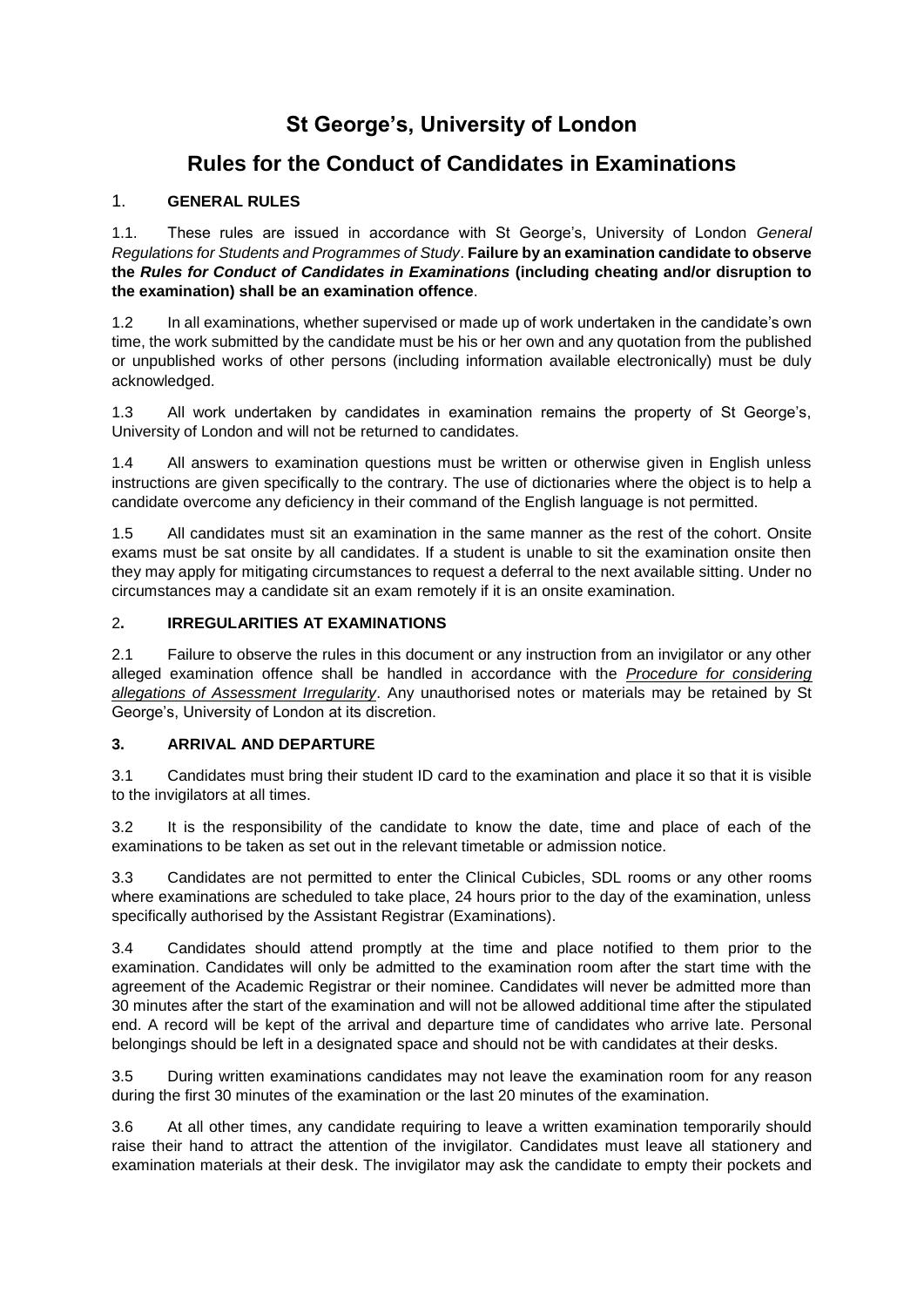the invigilator will accompany the candidate at all times while outside the examination room and the candidate must comply with all instructions given by the invigilator.

3.7 Candidates who wish to leave a written examination early must raise their hand to attract the attention of the invigilator.

3.8 Candidates may bring an un-carbonated drink in a transparent cup/bottle with no label or sleeve. Candidates may also bring a few cold, unwrapped snacks into the examination. Drinks and snacks must be consumed quietly and will be removed if the invigilator considers that they may disturb other candidates. Snacks which can be loud to eat, such as hard-boiled sweets, crisps and apples will not be allowed into the examination.

### 4 **CONDUCT DURING EXAMINATIONS**

4.1 Conduct of candidates in an examination is subject to the control and direction of the examiners, invigilators and officials appointed by St George's, University of London. Candidates should observe the examination start and finish times notified to them. Examiners, invigilators and officials may require that a candidate leave the room if in their opinion the candidate's conduct is such as to cause disturbance to other candidates or to affect the proper running of the examination.

4.2 **No candidate may copy from the answers of another, or permit their own answers to be copied, or receive aid from or give assistance to any other candidate during an examination.**

4.3 Smoking is not permitted in the examination room.

4.4 **Candidates may not bring mobile phones, smart glasses, smart watches, earbuds, personal stereos or any other electronic device or device capable of receiving data into the examination room. All electronic devices stored in bags, including mobile phones, pagers and bleeps, must be turned off before entering the examination room. Candidates should ensure their pockets are empty prior to being admitted to the examination venue. A non-digital watch may be placed face up on the examination desk, so that it is visible to invigilators.**

4.5 Invigilators may require a candidate to demonstrate that they have no examination aid or electronic device. Candidates will be required to remove headwear or outer clothing. This will be done with appropriate discretion and once the check has been conducted, with the agreement of the invigilator, the student may proceed directly to the examination desk. A further check may be conducted if the candidate leaves the examination hall for any reason.

4.6 Candidates may not bring into the examination hall or to any practical, oral or similar examination, any books, notes, instruments or other materials except those which have been specifically permitted.

4.7 Candidates should, as far as possible, refrain from bringing items such as bags and briefcases into the examination room. Any such items should be placed in a secure area designated by the Assistant Registrar (Examinations) or their nominee away from the candidates' desks during the examination.

4.8 Candidates are not permitted to enter the SDL rooms on the day of an Objective Structured Clinical Examination.

#### 5 **GENERAL INSTRUCTIONS TO BE OBSERVED DURING WRITTEN EXAMINATIONS**

5.1 Candidates are sent a candidate number prior to the examinations. When admitted to the examination room, candidates should sit at the desk bearing their candidate number.

5.2 If sitting an online examination on campus, candidates must know their St George's login details in advance of entering the computer rooms.

5.3 All candidates are required to agree to the St George's Statement of Academic Integrity before starting each online examination and to abide by the General Regulations for Students and Programmes of Study.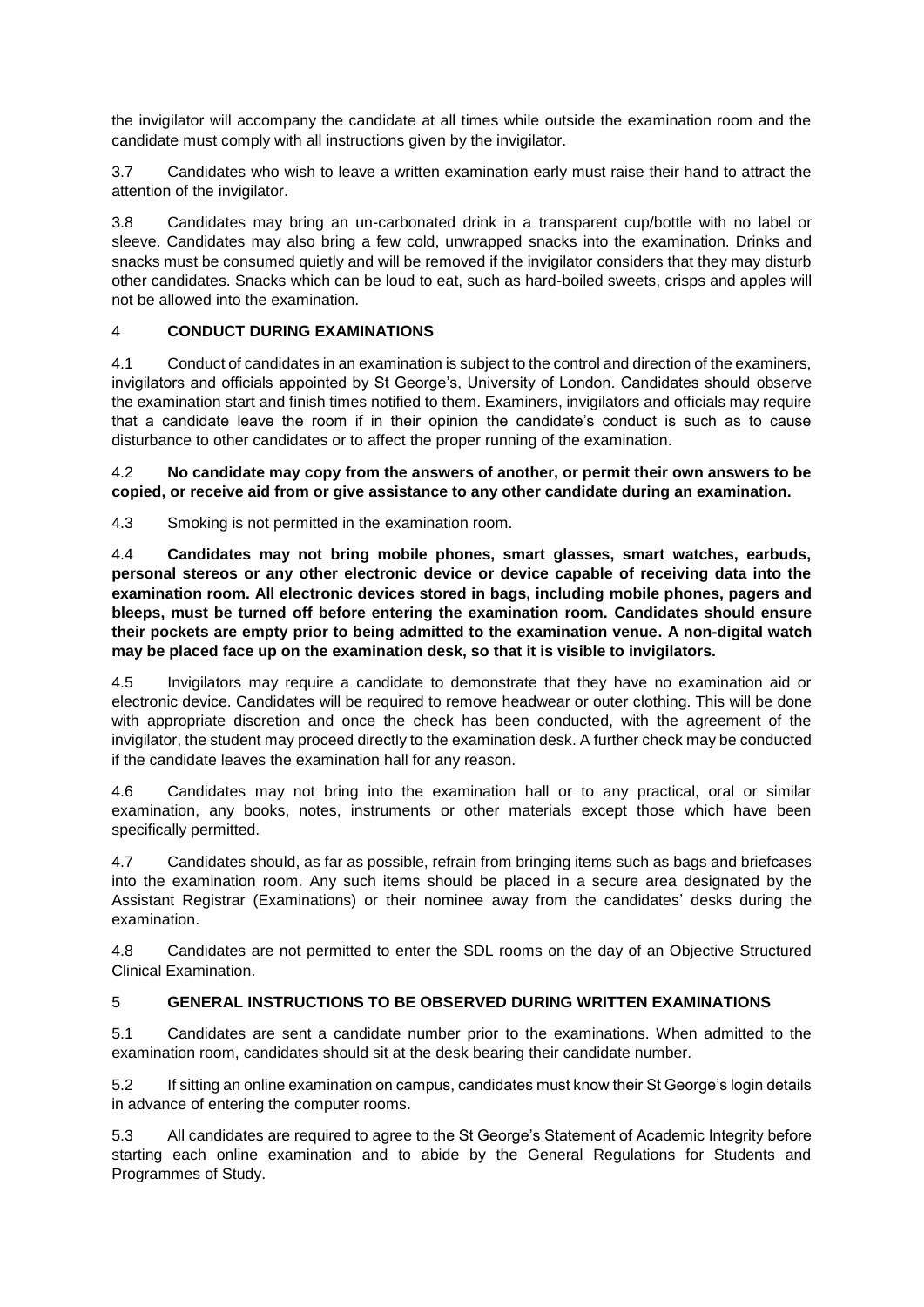5.4 It will be assumed that candidates have read the instructions at the head of the question paper and on the front of the answer book(s) and on automated answer-sheets. It is important that instructions concerning the number of questions to be answered and the use of separate answer books are followed carefully.

55 For online examinations taking place on campus, it will be assumed that candidates have read the instructions once they have logged into the examination platform.

5.6 Candidates may not start an exam until instructed to do so by the invigilator.

5.7 For questions where answers are written in the question booklet (e.g. some Long Answer Questions) candidates should write their candidate number in ink in the space indicated on each page of the question booklet.

5.8. For essay questions candidates must complete the front sheet of each answer book to show:

- (a) the candidate's number (but NOT name);
- (b) the title of each paper (e.g. Part One Term 1);
- (c) the date of the examination;
- (d) the question number answered in that book.

Candidates requiring a Supplementary Answer Book should raise their hand and the invigilator will supply this, together with a piece of string. The Supplementary Answer Book must be tied securely INSIDE the back cover of the relevant Answer Book with the string. Supplementary Answer Books will only be issued when a candidate has filled up, or nearly filled up, a main Answer Book.

5.9 All answers to hand-written essay questions must be written legibly. It is at the discretion of the examiners to deduct marks or award zero marks for illegible scripts or typing errors.

5.10 All work undertaken by the candidate in the examination room must be completed on the online assessment platform or in the answer books provided. Rough work should be crossed through. Notes or rough work MUST NOT be made on other pieces of paper, as these could be interpreted as illicit notes prepared before the examination.

5.11 At the end of the examination candidates must remain in their seats until all assessment materials have been collected, and they are informed by the invigilator that they may leave the examination room.

5.12 All examination materials not collected by the invigilator (e.g. pencils) must be left on the desk at the end of the examination.

5.13 No candidate may, under any circumstances, remove from the examination room, or copy or photograph any answer sheet, book or paper, used or unused or distribute or publish the questions to other students or with the wider public.

#### **Remote Examinations**

#### **6. START AND END OF EXAMINATION**

6.1 Candidates must ensure their location is conducive to sitting an exam, that their internet connection is strong, that their device is fully charged and updated and that they are in a room on their own. If a candidate is unable to guarantee they will be able to sit a remote examination due to their location, technology or internet connection not being sufficiently conducive to sitting an examination, they must contact their exams administrator as soon as possible and no later than 4 weeks before the examination. In such cases, the University may provide a quiet, private location on-site to sit the examination or loan the candidate the necessary technology to complete the assessment.